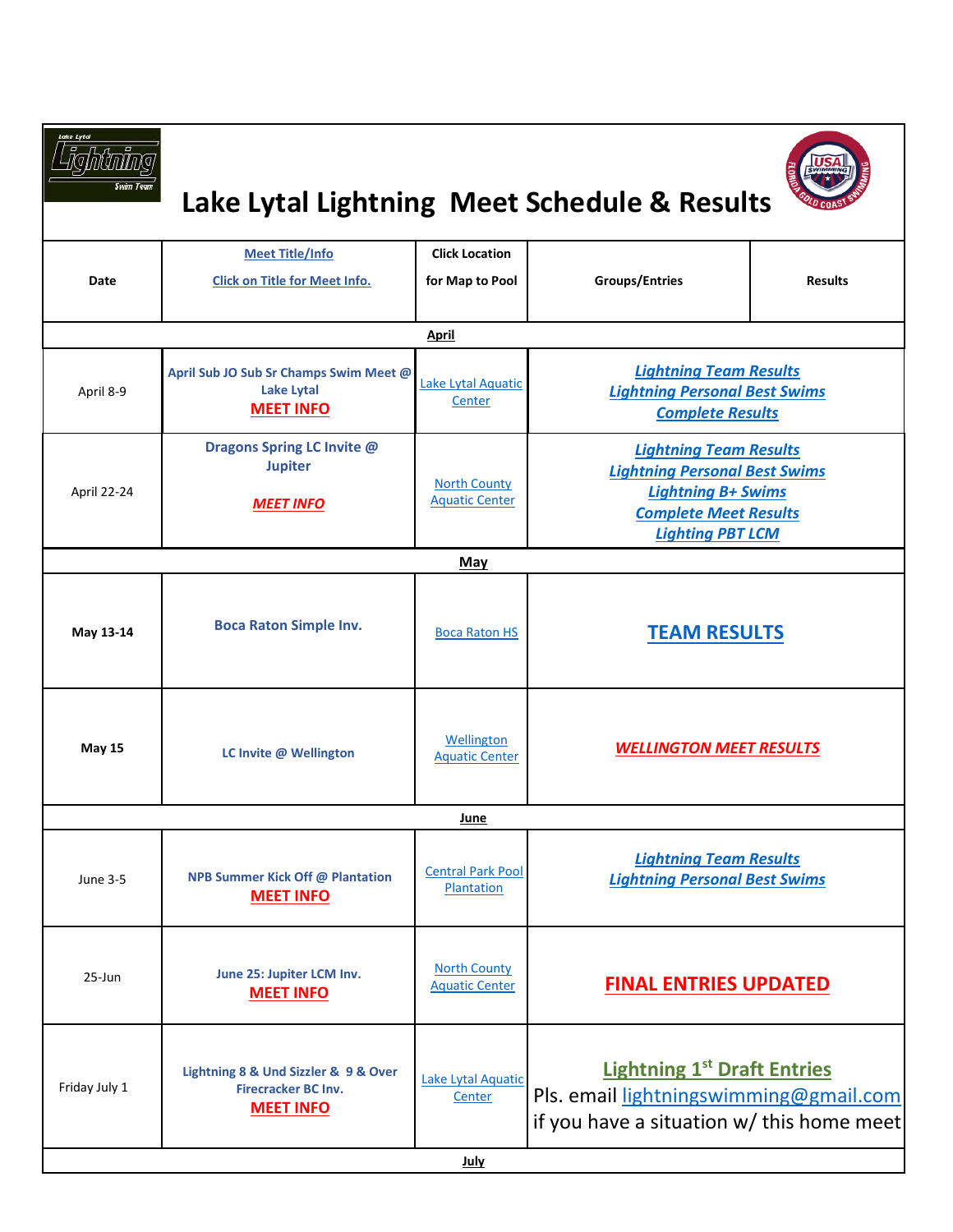| <b>July 8-10</b>                                            | FGC BB Champs North @ Boca<br><b>MEET INFO</b>                                                                                                                                       | <b>Boca Raton HS</b><br>Pool                                                   | BB Q Times but NOT JO or Sr Champs Q times. Those with at<br>least 1 "BB" time will have opportunities to swim Bonus Swims<br>w/at least a 'B' cut |  |  |  |  |  |
|-------------------------------------------------------------|--------------------------------------------------------------------------------------------------------------------------------------------------------------------------------------|--------------------------------------------------------------------------------|----------------------------------------------------------------------------------------------------------------------------------------------------|--|--|--|--|--|
| July 14-17                                                  | FGC Junior Olympics @<br><b>MART/NPB</b><br><b>MEET INFO</b>                                                                                                                         | Sailfish Waterpark,<br>Stuart, FL                                              | <b>Current Lightning Eligible as of 6/17</b>                                                                                                       |  |  |  |  |  |
| <b>July 22-24</b>                                           | FGC Sr. Championships @ Coral Springs<br><b>MEET INFO</b>                                                                                                                            | <b>Coral Springs</b><br><b>Aquatic Complex</b>                                 | <b>Current Eligible as of 6/17</b>                                                                                                                 |  |  |  |  |  |
| <b>END OF SUMMER BREAK July 25-August 7</b>                 |                                                                                                                                                                                      |                                                                                |                                                                                                                                                    |  |  |  |  |  |
|                                                             |                                                                                                                                                                                      | <b>August</b>                                                                  |                                                                                                                                                    |  |  |  |  |  |
| August 26-28                                                | End of Summer Inv. @ Wellington                                                                                                                                                      |                                                                                | Dev. & Adv Sr                                                                                                                                      |  |  |  |  |  |
|                                                             |                                                                                                                                                                                      | <b>Wellington</b><br><b>Aquatic Center</b>                                     |                                                                                                                                                    |  |  |  |  |  |
|                                                             |                                                                                                                                                                                      | <b>September</b>                                                               |                                                                                                                                                    |  |  |  |  |  |
| 2-Sep                                                       | Friday Night @ The Races at Lake Lytal                                                                                                                                               | Lake Lytal Aquatic<br>Center                                                   | <b>Sub JO Sub Sr. Champs</b>                                                                                                                       |  |  |  |  |  |
| Wed Sept. 28<br>Prelims<br>Finals Sept. 30<br><b>Finals</b> | <b>Palm Bch. County HS Swimming &amp; Diving</b><br><b>Championships:</b><br><b>Hosted by Jupiter HS, Boca</b><br>Raton HS, Forest Hill HS,<br>Park Vista HS, Wellington HS (Diving) | <b>Prelims:</b><br>Jupiter, BocaHS,<br>Lake Lytal<br><b>Finals: Lake Lytal</b> |                                                                                                                                                    |  |  |  |  |  |
| Sept. 30 Diving @<br>Wellington                             |                                                                                                                                                                                      | Diving: Wellington<br>Aq.Ctr.                                                  |                                                                                                                                                    |  |  |  |  |  |
| <b>October</b>                                              |                                                                                                                                                                                      |                                                                                |                                                                                                                                                    |  |  |  |  |  |
| $7-9$                                                       | Mike Horgan Memorial Invite @ Lake Lytal                                                                                                                                             | Lake Lytal Aquatic<br>Center                                                   | <b>B+ Swimmers</b>                                                                                                                                 |  |  |  |  |  |
| 29 <sub>th</sub>                                            | <b>Jupiter Developmental Invitational</b>                                                                                                                                            | <b>North County</b><br><b>Aquatic Center</b>                                   | Sub JO Sub Sr. Champs                                                                                                                              |  |  |  |  |  |
| <b>November</b>                                             |                                                                                                                                                                                      |                                                                                |                                                                                                                                                    |  |  |  |  |  |
|                                                             |                                                                                                                                                                                      |                                                                                |                                                                                                                                                    |  |  |  |  |  |